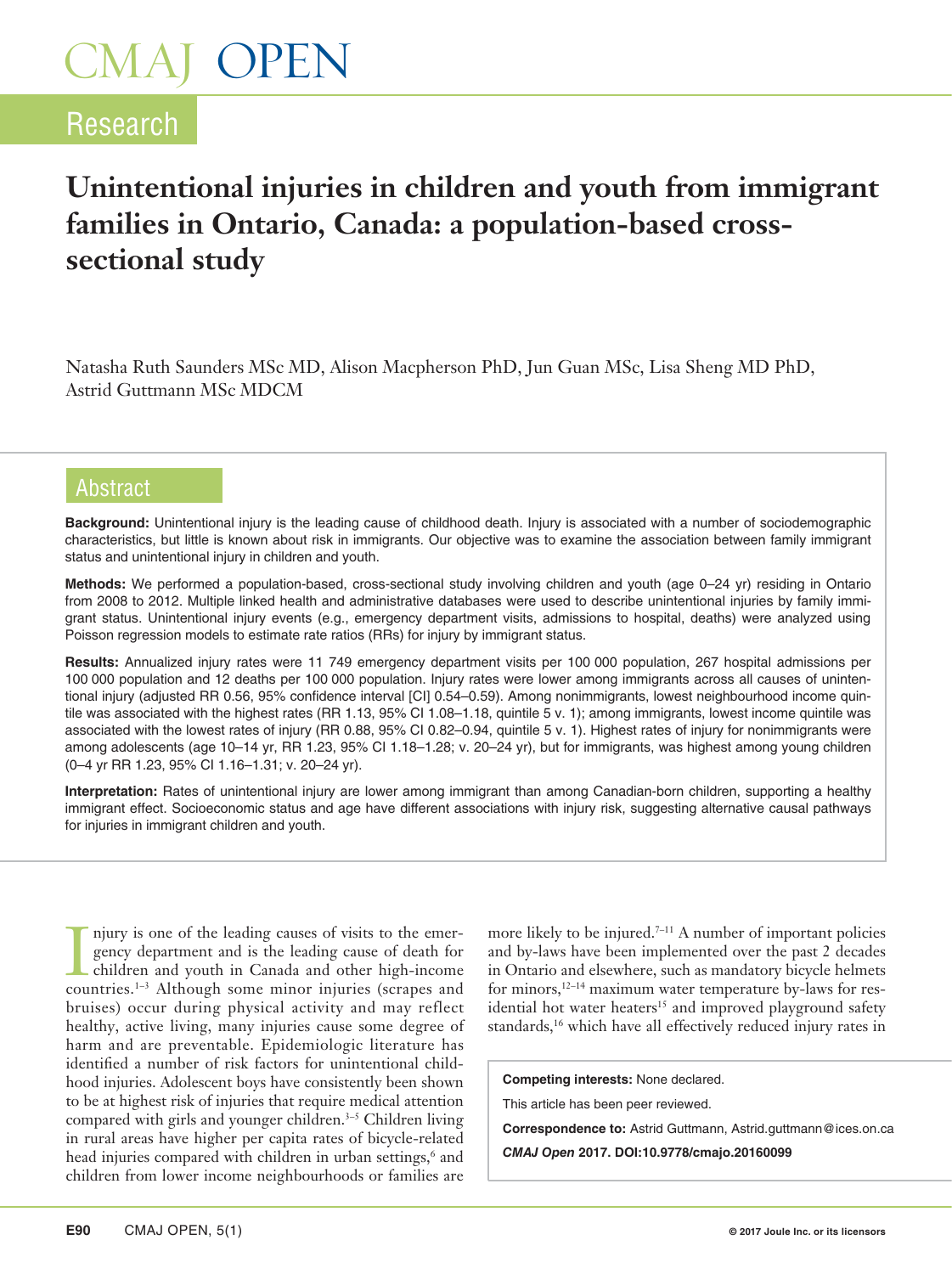### Research CMAJ OPEN

youth.7,13,17–19 Despite these important strides, preventable injuries continue to occur, suggesting room for improvement in policy development in addition to education and behaviour modification for families to prevent injury, particularly in high-risk groups. Identifying such groups, in particular by cause of injury, is important for effective injury prevention strategies.

One particular group that demands our attention is youths from immigrant families. Immigrants now make up about 20% of the Canadian population.<sup>20</sup> Exposures before and after migration, including home country safety standards, cultural norms and housing environment, may influence risk-taking behaviours and awareness and implementation of safety standards. Known sociodemographic predictors of injury in the general population may have a different effect in immigrant populations. There is a paucity of published data describing injuries in immigrant children<sup>21,22</sup> and the literature reporting risk of injury in European and American immigrants is either conflicting or limited to adult occupational, race-related injuries.<sup>9,23-31</sup> It is not known whether the healthy immigrant effect, the notion that immigrants arrive in better health despite facing social disadvantage, extends to injury outcomes.<sup>32</sup> Moreover, data on patterns of all-cause visits to the emergency department by immigrants has suggested a lower proportion of visits for injury compared with nonimmigrant children.<sup>33</sup>

Capitalizing on population-based linked data sources, our objectives were to determine the prevalence of unintentional injury-related visits to emergency departments, admissions to hospitals and deaths both overall and according to cause of injury among children and youth from immigrant families in Ontario, and to test the association of unintentional injury and immigrant status, controlling for other important predictors. We hypothesized immigrants' risk of injury would be lower compared with children from nonimmigrant families.

#### **Methods**

#### **Setting**

This study took place in Ontario, Canada's most populous province (population about 13 million) and used outcome data collected from Jan. 1, 2008, to Dec. 31, 2012. Individual characteristics of participants who met the study's inclusion criteria were collected from Jan. 1, 1985, to Dec. 31, 2012.

#### **Study design**

We performed a population-based cross-sectional study using data available at the Institute for Clinical Evaluative Sciences (ICES) through a research agreement from the Ontario Ministry of Health and Long-Term Care.

#### **Data sources**

Data from health administrative and demographic databases were linked using unique, encoded health identification numbers. Ontario has a single-payer universal Ontario Health Insurance Plan (OHIP), through which residents are

insured for medically necessary care from physicians and hospitals. Immigrants admitted to Canada as permanent residents are typically eligible for OHIP after 3 months of residing in Ontario. Ontario's health care registry, the Registered Persons Database, contains sociodemographic information for all residents eligible for OHIP and includes their age, sex and postal code. The Canadian Institute for Health Information Discharge Abstract Database and National Ambulatory Care Reporting System contain diagnoses during hospital admissions and visits to Ontario emergency departments, respectively. Record linkage for these diagnostic codes are 97.5%–99.9%.34 Injury-related deaths that occurred both in and out of hospital were ascertained from the Ontario Registrar General — Death with cause-of-death linkage at 97.4%.34 Neighbourhood income quintile was obtained using Statistics Canada's Postal Code conversion file to link a patient's postal code at the dissemination area level (400–700 people) using the Rurality Index of Ontario, a census-derived rurality score.<sup>36</sup>

The Permanent Resident Data System, a federal database maintained by Immigration, Refugees and Citizenship Canada, holds sociodemographic and immigration information on all permanent residents who landed in Ontario from Jan. 1, 1985, to the present. Permanent residents are immigrants who have been granted to the right to stay and work in Canada without limitations on their stay. This database does not include data on temporary or undocumented immigrants. Information is collected from official immigration documents upon landing. Overall probabilistic linkage to the Registered Persons Database identifies about 86% of immigrants.37,38 The MOMBABY database, derived at ICES, pairs mothers with their newborns delivered in Ontario hospitals. It links inpatient admission records of delivering mothers and their newborns with linkage rates of more than 96%.<sup>34</sup> Through this database, newborns born in Canada to immigrant mothers were identified.

#### **Study population**

The study population included all children and youth from birth to 24 years of age who resided in Ontario with a valid OHIP number from Jan. 1, 2008, to Dec. 31, 2012. Records with a missing health card number, age or sex were excluded.

Participants entered the study on Jan. 1, 2008, or upon their birth, whichever occurred first. Study exit was either the end of study (Dec. 31, 2012) or Dec. 31 of the year the participant turned 25 years of age.

#### **Outcome measures**

The main outcome measure was unintentional injury-related hospital visit (emergency department visit, hospital admission, death) and out-of-hospital injury-related death. The cause of injury was grouped according to the International Classification of Diseases, 10th revision, (ICD-10) External Cause of Injury codes.39 Multiple visits for the same patient were included; however, only 1 event per patient per day was included. Duplicated, overlapping or transferred emergency department visits and hospital admissions were excluded.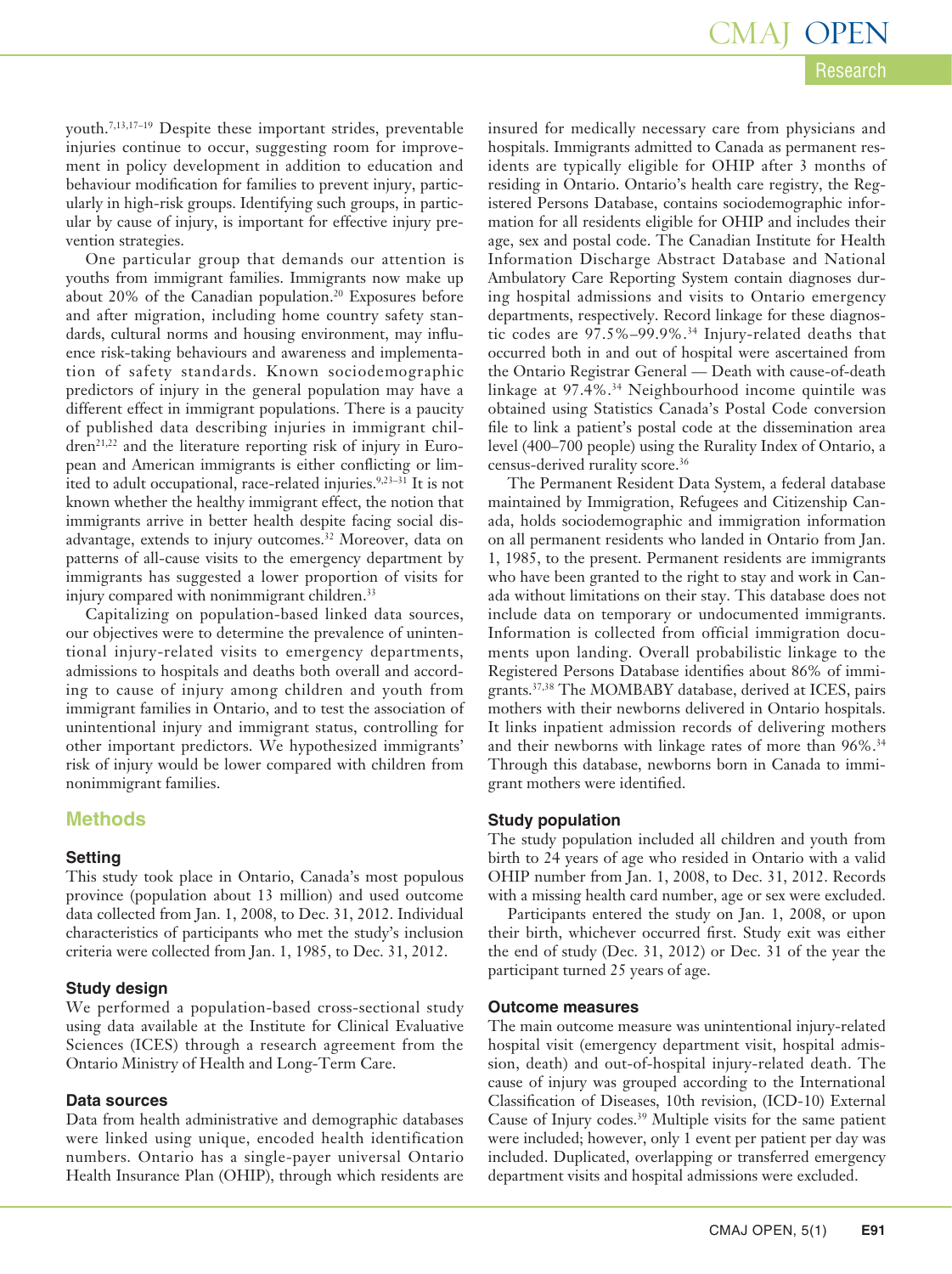#### **Research**

#### **Predictor**

The main exposure was immigrant status. Immigrants were defined as any child or youth who was a permanent resident (landed immigrant) who arrived in Canada after Jan. 1, 1985, or any child or youth with a mother who was a permanent resident who arrived in Canada after Jan. 1, 1985. Children of immigrant mothers arriving before development of the Permanent Resident Data System in 1985 were considered nonimmigrants. Maternal immigrant status was included to show injury outcomes related to the family unit or environment, rather than only to the child.

#### **Covariates**

We included a number of relevant covariates potentially associated with injury based on the literature or clinical plausibility. Adolescents and boys have both been shown to have higher risk of injury compared with children and girls,  $4,40$ and therefore age and sex were included. Neighbourhood income quintile at the time of injury and urban or rural residence were included because low income and rural residence have been associated with risk of injury.<sup>6,8,11,14</sup> Demographic characteristics were based on information from health records during each study year.

#### **Statistical analysis**

Descriptive statistics were performed for the main exposure and outcome variables and covariates. The total number of events and crude injury rates were calculated. To compare outcomes of all immigrants and nonimmigrants, multiple variable Poisson regression models adjusting for overdispersion were used to compute rate ratios (RRs) with 95% confidence intervals (CIs) using 2011–2012 data. For each model, variables were selected a priori and included in the regression analysis. The main model included both immigrants and nonimmigrants, but because the initial descriptive results suggested different associations between sociodemographics and injury in immigrants and nonimmigrants, we also carried out a stratified analysis. To determine causespecific injury risk, crude injury rates for each cause were calculated by immigrant status. Subsequently, multiple variable Poisson regression models were used to compare causespecific RRs of injury by immigrant status. All statistical modelling was carried out using SAS Enterprise Guide, version 6.1 (SAS Institute).

#### **Ethics approval**

Research ethics board approval was obtained from The Hospital for Sick Children and Sunnybrook Health Sciences Centre in Toronto.

#### **Results**

There was an annualized mean of 3 173 391 nonimmigrants and 910 258 immigrants included in the study. Compared with nonimmigrants, immigrants had a greater proportion of young, urban and lower neighbourhood income quintile individuals (Table 1). Overall age- and sex-standardized

Table 2 shows rates of unintentional injury–related events by immigrant status. Compared with nonimmigrants, immigrants had lower rates of visits to the emergency department, admissions to hospital and deaths from unintentional injury across all age groups. Rates of injury-related visits to the emergency department by age differed between immigrants and nonimmigrants. Among immigrants, children in the youngest age group had the highest visit rates (7754/100 000 population), whereas among nonimmigrants, children in the 15- to 19-year age group had the highest rates (15 940/100 000 population). Injury-related admissions to hospital and deaths showed similar patterns by age in immigrants and nonimmigrants, with the highest rates in the 15- to 19- and 20- to 24-year age groups. Among nonimmigrants, children in the lowest neighbourhood income quintile had the highest rates of visits to the emergency department for injury. This is in contrast to findings among immigrants, where those in the highest income quintile had the highest rates of visits. These differential trends in neighbourhood income quintile and injury rates were not seen for injuries that required hospital admission or caused death. Rural and male populations had higher rates of injury in both immigrant and nonimmigrant groups, regardless of injury severity.

| Table 1: Characteristics of the study cohort |                                            |                                     |  |  |  |  |
|----------------------------------------------|--------------------------------------------|-------------------------------------|--|--|--|--|
| Characteristic                               | Nonimmigrants,<br>no. (%)<br>$n = 3171110$ | Immigrants, no. (%)<br>$n = 914372$ |  |  |  |  |
| Age group, yr                                |                                            |                                     |  |  |  |  |
| $0 - 4$                                      | 544 938 (17.2)                             | 186 770 (20.4)                      |  |  |  |  |
| $5 - 9$                                      | 565 129 (17.8)                             | 186 052 (20.3)                      |  |  |  |  |
| $10 - 14$                                    | 613 955 (19.4)                             | 191 901 (21.0)                      |  |  |  |  |
| $15 - 19$                                    | 719 693 (22.7)                             | 178 666 (19.5)                      |  |  |  |  |
| $20 - 24$                                    | 727 395 (22.9)                             | 170 983 (18.7)                      |  |  |  |  |
| Sex                                          |                                            |                                     |  |  |  |  |
| Female                                       | 1 547 106 (48.8)                           | 445 381 (48.7)                      |  |  |  |  |
| Male                                         | 1 624 004 (51.2)                           | 468 991 (51.3)                      |  |  |  |  |
| Neighbourhood income quintile                |                                            |                                     |  |  |  |  |
| Q1 (lowest)                                  | 563 314 (17.8)                             | 268 317 (29.3)                      |  |  |  |  |
| O <sub>2</sub>                               | 571 014 (18.0)                             | 199 314 (21.8)                      |  |  |  |  |
| Q <sub>3</sub>                               | 625 353 (19.7)                             | 183 429 (20.1)                      |  |  |  |  |
| Q <sub>4</sub>                               | 698 687 (22.0)                             | 160 234 (17.5)                      |  |  |  |  |
| Q5 (highest)                                 | 712 742 (22.5)                             | 103 078 (11.3)                      |  |  |  |  |
| Rurality                                     |                                            |                                     |  |  |  |  |
| Urban                                        | 2 731 160 (86.1)                           | 903 371 (98.8)                      |  |  |  |  |
| Rural                                        | 439 950 (13.9)                             | 11 001 (1.2)                        |  |  |  |  |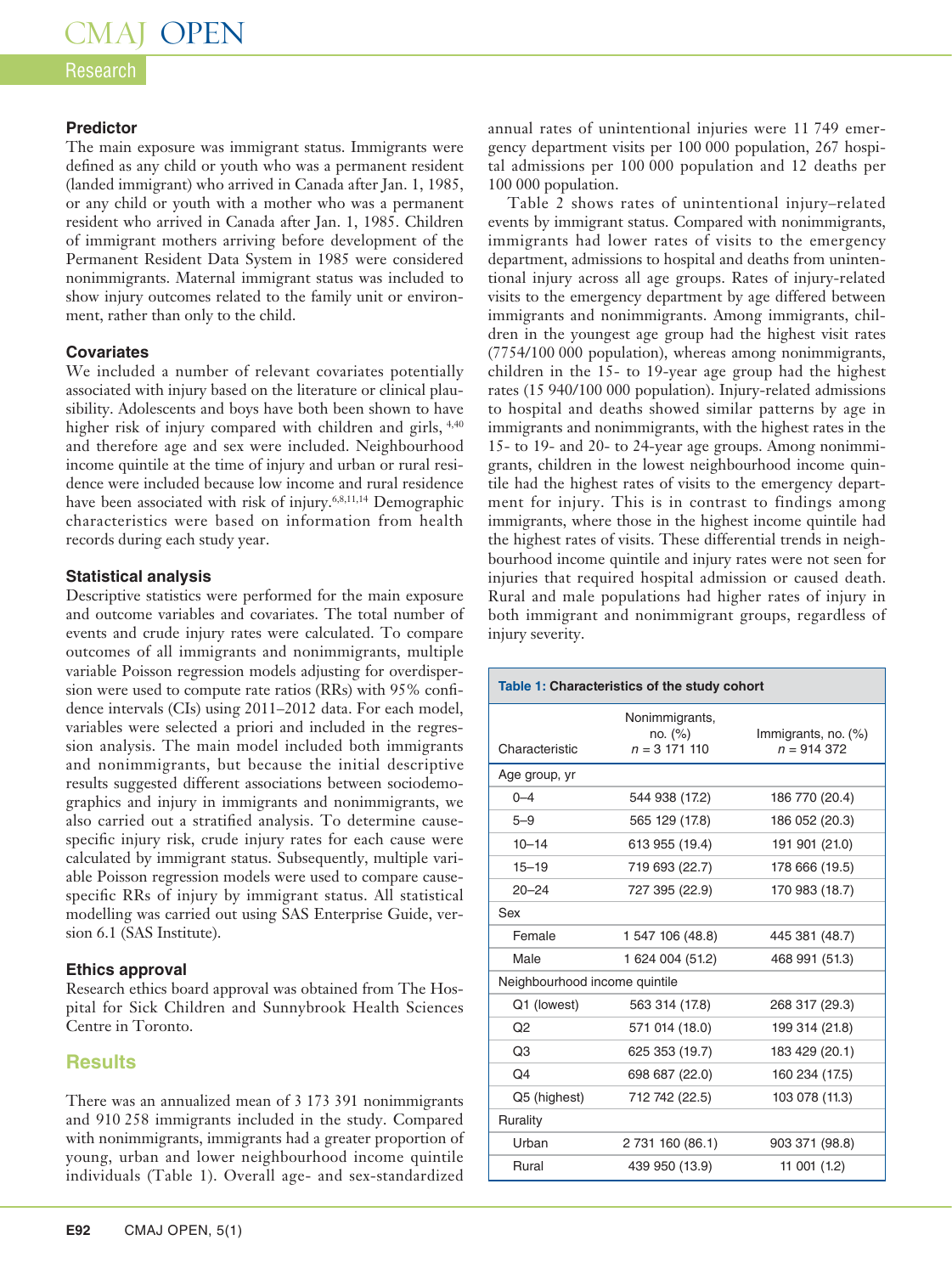| 2012                          |                             |                                      |               |                                      |      |                                      |              |                                      |              |                                      |               |                                      |
|-------------------------------|-----------------------------|--------------------------------------|---------------|--------------------------------------|------|--------------------------------------|--------------|--------------------------------------|--------------|--------------------------------------|---------------|--------------------------------------|
|                               | Emergency department visits |                                      |               | Hospital admissions                  |      |                                      | Deaths       |                                      |              |                                      |               |                                      |
|                               |                             | Immigrants                           | Nonimmigrants |                                      |      | Nonimmigrants<br>Immigrants          |              |                                      | Immigrants   |                                      | Nonimmigrants |                                      |
| Characteristic                | $\mathsf{n}$                | Rate<br>per<br>100 000<br>population | $\mathsf{n}$  | Rate<br>per<br>100 000<br>population | n    | Rate<br>per<br>100 000<br>population | $\mathsf{n}$ | Rate<br>per<br>100 000<br>population | $\mathsf{n}$ | Rate<br>per<br>100 000<br>population | $\mathsf{n}$  | Rate<br>per<br>100 000<br>population |
| Age group, yr                 |                             |                                      |               |                                      |      |                                      |              |                                      |              |                                      |               |                                      |
| $0 - 4$                       | 71 791                      | 7754.4                               | 307 481       | 11 288.5                             | 1702 | 183.8                                | 6653         | 244.2                                | 30           | 3.2                                  | 184           | 6.7                                  |
| $5 - 9$                       | 54 354                      | 5827.5                               | 273 305       | 9637.1                               | 1450 | 155.4                                | 5781         | 203.8                                | 14           | 1.5                                  | 60            | 2.1                                  |
| $10 - 14$                     | 62 561                      | 6542.3                               | 450 183       | 14 538.9                             | 1207 | 126.1                                | 6837         | 220.7                                | 16           | 1.7                                  | 115           | 3.7                                  |
| $15 - 19$                     | 61 219                      | 6794.2                               | 569 594       | 15 940.5                             | 1879 | 208.8                                | 14 664       | 410.4                                | 83           | 9.2                                  | 738           | 20.6                                 |
| $20 - 24$                     | 57815                       | 6895.1                               | 495 019       | 13 587.1                             | 1754 | 209.3                                | 12 898       | 354.0                                | 165          | 19.7                                 | 1140          | 31.3                                 |
| Sex                           |                             |                                      |               |                                      |      |                                      |              |                                      |              |                                      |               |                                      |
| Female                        | 117 063                     | 5201.2                               | 843 147       | 10 869                               | 2948 | 133.0                                | 17 647       | 225.0                                | 88           | 4.2                                  | 613           | 7.6                                  |
| Male                          | 190 677                     | 8210.0                               | 1 252 435     | 15 3 11                              | 5044 | 219.7                                | 29 186       | 353.6                                | 220          | 10.6                                 | 1624          | 19.1                                 |
| Neighbourhood income quintile |                             |                                      |               |                                      |      |                                      |              |                                      |              |                                      |               |                                      |
| Q1 (lowest)                   | 87 203                      | 6508.3                               | 408 717       | 14 407.9                             | 2550 | 192.4                                | 9858         | 341.0                                | 112          | 9.0                                  | 606           | 20.0                                 |
| Q2                            | 63 893                      | 6418.4                               | 394 427       | 13 693.9                             | 1748 | 178.4                                | 8768         | 299.4                                | 65           | 7.3                                  | 411           | 13.3                                 |
| Q3                            | 60 562                      | 6615.2                               | 410 798       | 13 055.1                             | 1513 | 167.2                                | 8989         | 283.0                                | 56           | 7.0                                  | 403           | 12.4                                 |
| Q4                            | 57 083                      | 7129.9                               | 444 584       | 12 700.7                             | 1332 | 169.1                                | 9568         | 272.2                                | 53           | 7.7                                  | 422           | 12.0                                 |
| Q5 (highest)                  | 38 999                      | 7508.3                               | 43 7056       | 12 124.3                             | 849  | 164.7                                | 9650         | 265.7                                | 22           | 4.8                                  | 395           | 10.6                                 |
| Rurality                      |                             |                                      |               |                                      |      |                                      |              |                                      |              |                                      |               |                                      |
| Urban                         | 300 162                     | 6650.2                               | 1 667 436     | 12 14 6.5                            | 7853 | 176.2                                | 38 255       | 275.8                                | 298          | 7.3                                  | 1698          | 11.8                                 |
| Rural                         | 7578                        | 13 652.5                             | 428 146       | 19 218.8                             | 139  | 257.3                                | 8578         | 383.1                                | 10           | 18.7                                 | 539           | 23.7                                 |

**Table 2: Unintentional injury–related emergency department visits, hospital admissions and deaths by immigrant status, 2008–**

After adjustment for age, sex, income and rurality, immigrants had a 44% lower risk of unintentional injury overall compared with nonimmigrants (RR 0.56, 95% CI 0.54– 0.59). Predictors of injury included male sex (RR 1.39, 95% CI 1.35–1.44) and rural residence (RR = 1.59, 95% CI 1.53– 1.66). In the models stratified by immigrant status, age and income predicted injury differently in immigrants and nonimmigrants (Table 3). Young age had the highest risk of injury among immigrants, whereas adolescents had the highest risk of injury among nonimmigrants. Low income was associated with a lower risk of injury among immigrants, whereas it was associated with higher risk of injury among nonimmigrants.

Table 4 describes cause-specific injury risk by immigrant status. Risk of unintentional injury was lower across all causes of injury among immigrants. The most common causes of unintentional injury in both groups were falls and being struck. Motor vehicle injuries were the most common cause of death among immigrants (1.3 deaths/100 000 population) and nonimmigrants (3.6 deaths/100 000 population), followed by poisoning (0.6 deaths/100 000 population among immigrants; 1.9 deaths/100 000 population among nonimmigrants).

#### **Interpretation**

In this large, population-based study, we report a 44% lower risk of unintentional injury among immigrant children and youth compared with children and youth from nonimmigrant families. The reduced risk was seen across all causes of injury. Income, which has traditionally had an inverse association with injuries,<sup>3,8,10,14</sup> had the opposite association in our immigrant population for visits to the emergency department — high neighbourhood income quintile was associated with a high risk of injury among immigrants. Adolescents had the highest risk of injury among nonimmigrants; among immigrants, risk was highest in infants and young children.

A Danish registry study evaluated unintentional injuries in children of foreign-born mothers and reported lower rates compared with children of Danish mothers. Lower rates of injury were seen for all causes except burns and foreign bodies in the ear.<sup>9</sup> Smaller Canadian studies have shown a 1.35-times higher relative risk of bicycling-related injuries in new immigrants<sup>41</sup> and a higher risk of serious falls from buildings<sup>21</sup> and from falling televisions<sup>22</sup> in immigrants compared with nonimmigrants. A few studies have evaluated injury fatalities in foreign-born populations and found mixed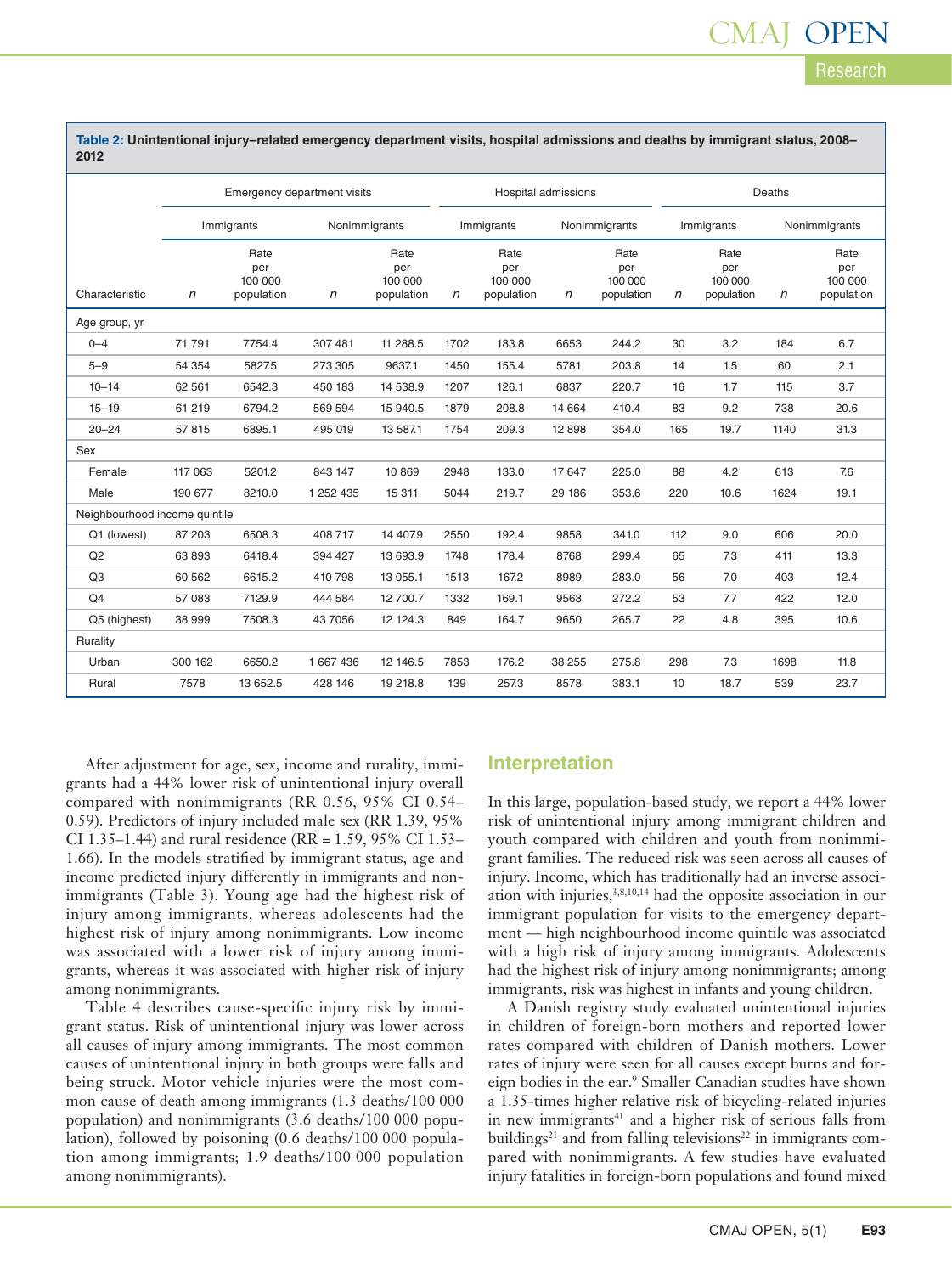#### Research

results. Karimi and colleagues showed that compared with native Swedes, children with foreign backgrounds had higher risk of injury fatality, with a particularly high risk of transportation- and drowning-related deaths in boys and fire/flame and fall deaths in girls.<sup>31</sup> Similarly, Kahl and colleagues<sup>42</sup> reported higher rates of drowning in young immigrant boys compared with native Germans, and Stirbu and colleagues<sup>43</sup> have shown higher risk of injury mortality in ethnic minorities in the Netherlands. These studies are in contrast to ours and that of Sorenson and colleagues,<sup>44</sup> in which immigrant children have lower risk of injury fatality.

The associations with high injury risk and low socioeconomic status and adolescent age are well-established in the general populations of Canada and other countries.<sup>1,7,9,13,35</sup> However, our study suggests that this may not be the case in all subgroups. Our findings show different causal pathways may exist for injury in immigrants, and strategies for prevention should be targeted accordingly. One other study that tested the association of socioeconomic status and injuries in immigrant children reported that, among foreign-born children in Sweden, the risk of admission to hospital and death owing to unintentional injuries is higher in children with the lowest parental education compared with those with the highest parental education.<sup>23</sup>

The lower observed rates of unintentional injury in Ontario's immigrant population may be explained by Canada's immigrant selection and settlement policies, which target healthy,<sup>45</sup> highly educated, motivated and resourceful people. Certain sociocultural factors in foreign-born families, such as reduced risk-taking behaviours (e.g., substance use),<sup>25</sup> familial and social support systems that promote healthy behaviours and a sense of well-being<sup>32</sup> and less physical activity, especially through high-risk sporting activities, may explain some of our findings. This latter explanation may account for the higher rates of injuries in nonimmigrant adolescents. Socioeconomic differences in injury rates, particularly for milder injuries that do not require admission to hospital, may be due to different care-seeking behaviours among immigrants<sup>46-48</sup> or disparities in access to primary care.<sup>49</sup>

#### **Strengths and limitations**

Strengths of this study include the large sample size and the use of population-level databases. This study is distinguished from existing ones, which are based on smaller cohorts, rely on self-report or focus exclusively on adults.

Limitations include not capturing minor injuries that did not result in an emergency department or hospital interaction that may have been treated in a medical office or at home, or injuries in people who leave the province. Careseeking behaviour may differ between study groups, which may have affected results for minor injuries. Better information on contributing factors (alcohol, drugs, behavioural disorders and education levels) would have helped to contextualize our results. Misclassification of some immigrants (i.e., temporary/undocumented immigrants, immigrant mothers who landed in Canada before 1985, immigrants who landed in another province or foreign-born Canadian citizens who

|                               | Table 3: Rate ratios of unintentional injuries for children and<br>youth ages 0-24 years by immigration status, 2011-2012 |                                |  |  |  |
|-------------------------------|---------------------------------------------------------------------------------------------------------------------------|--------------------------------|--|--|--|
| Immigration status            | Overall adjusted* model<br>RR (95% CI)                                                                                    |                                |  |  |  |
| Immigrants                    | $0.56(0.54 - 0.59)$                                                                                                       |                                |  |  |  |
| Nonimmigrants                 | Reference                                                                                                                 |                                |  |  |  |
|                               | Stratified models<br>RR (95% CI)*                                                                                         |                                |  |  |  |
| Characteristic                | Immigrants<br>$n = 999951$                                                                                                | Nonimmigrants<br>$n = 3296559$ |  |  |  |
| Age group, yr                 |                                                                                                                           |                                |  |  |  |
| $0 - 4$                       | $1.23(1.16 - 1.31)$                                                                                                       | $0.91(0.87 - 0.95)$            |  |  |  |
| $5 - 9$                       | $0.92(0.87 - 1.00)$                                                                                                       | $0.80(0.76 - 0.84)$            |  |  |  |
| $10 - 14$                     | $1.05(0.98 - 1.12)$                                                                                                       | $1.23(1.18 - 1.28)$            |  |  |  |
| $15 - 19$                     | $1.02(0.95 - 1.09)$                                                                                                       | $1.22(1.17 - 1.27)$            |  |  |  |
| $20 - 24$                     | Reference                                                                                                                 | Reference                      |  |  |  |
| Sex                           |                                                                                                                           |                                |  |  |  |
| Male                          | $1.51(1.45 - 1.58)$                                                                                                       | $1.37(1.34 - 1.41)$            |  |  |  |
| Female                        | Reference                                                                                                                 | Reference                      |  |  |  |
| Neighbourhood income quintile |                                                                                                                           |                                |  |  |  |
| Q1 (lowest)                   | $0.88(0.82 - 0.94)$                                                                                                       | $1.13(1.08 - 1.18)$            |  |  |  |
| O <sub>2</sub>                | $0.86(0.80 - 0.92)$                                                                                                       | $1.10(1.05 - 1.15)$            |  |  |  |
| Q3                            | $0.89(0.83 - 0.95)$                                                                                                       | $1.07(1.02 - 1.12)$            |  |  |  |
| Q <sub>4</sub>                | $0.95(0.89 - 1.02)$                                                                                                       | $1.05(1.01 - 1.09)$            |  |  |  |
| Q5 (highest)                  | Reference                                                                                                                 | Reference                      |  |  |  |
| Rurality                      |                                                                                                                           |                                |  |  |  |
| Rural                         | $1.98(1.74 - 2.25)$                                                                                                       | $1.58(1.53 - 1.64)$            |  |  |  |
| Urban                         | Reference                                                                                                                 | Reference                      |  |  |  |

subsequently moved to Ontario) may have also affected our results. Results may not be generalizable to temporary or undocumented immigrants. In addition, paternal immigration status may be important in understanding risk of injury, but linkage was not feasible.

#### **Conclusion**

Children and youth from immigrant families have a lower risk of unintentional injury compared with those from nonimmigrant families. Sociodemographic factors that traditionally predict injury in most populations do not apply universally to immigrant populations, suggesting different causal pathways for injury. Ongoing epidemiologic studies involving immigrants can help identify protective factors within this group that may be helpful for improving injury prevention in the general population while maintaining healthy and active development.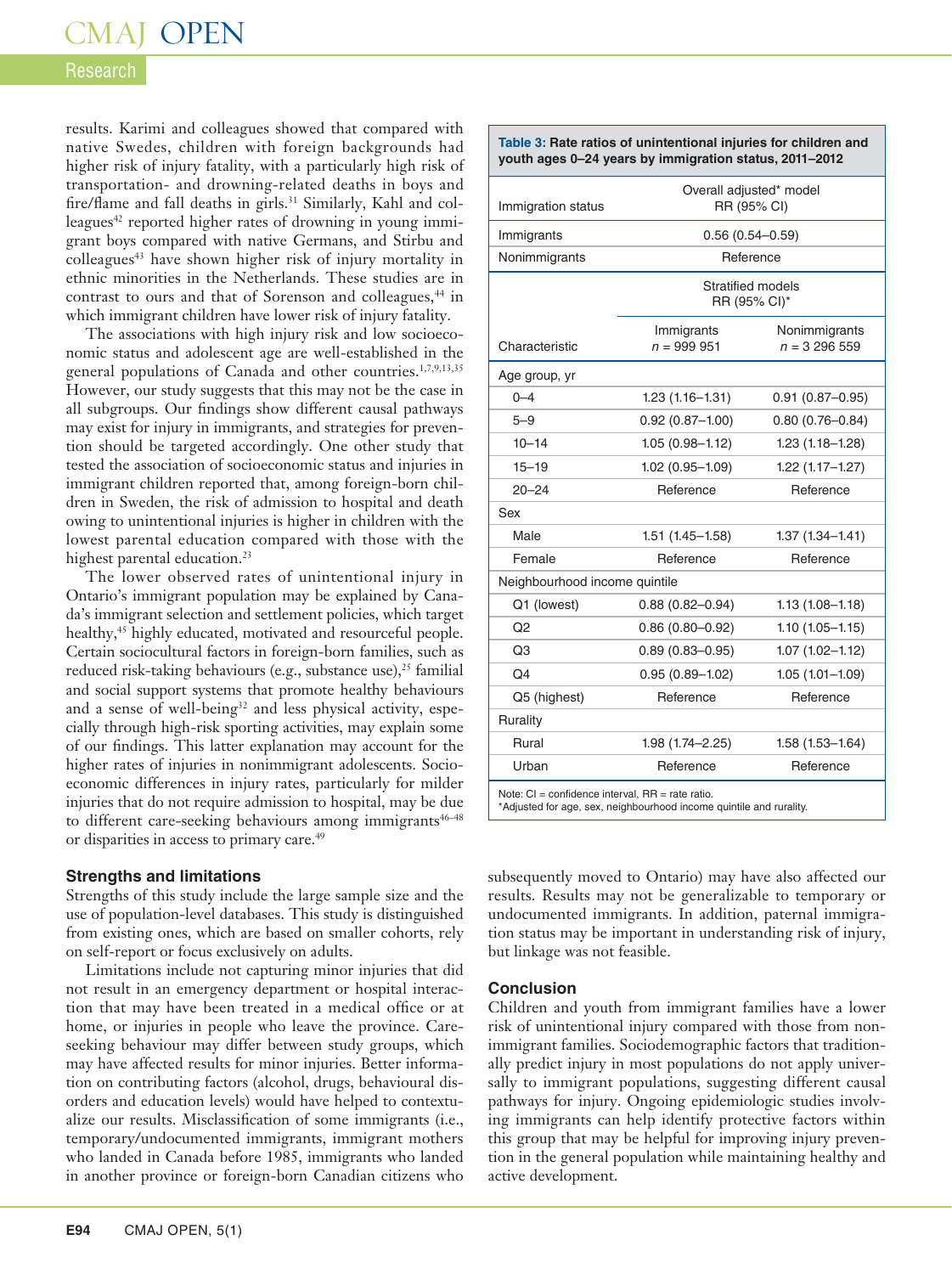**Table 4: Adjusted rate ratios and crude rates of cause-specific unintentional injury–related emergency department visits, hospital admissions and deaths in children and youth ages 0–24 years by immigration status, annualized 2008–2012**

| Cause of injury                                   | Adjusted* RR (95% CI)<br>(Reference = nonimmigrants) | Crude injury rate per<br>100 000 immigrants | Crude injury rate per<br>100 000 nonimmigrants |
|---------------------------------------------------|------------------------------------------------------|---------------------------------------------|------------------------------------------------|
| Fall                                              | $0.60(0.58 - 0.62)$                                  | 2108.6                                      | 3574.9                                         |
| Struck by/against                                 | $0.48(0.45 - 0.51)$                                  | 1347.6                                      | 3069.3                                         |
| Overexertion                                      | $0.59(0.54 - 0.64)$                                  | 568.4                                       | 1104.2                                         |
| Cut/pierce                                        | $0.47(0.44 - 0.50)$                                  | 372.9                                       | 917.5                                          |
| Natural/environmental                             | $0.40(0.37 - 0.44)$                                  | 183.0                                       | 511.9                                          |
| Other bicycle<br>(Non-motor vehicle collision)    | $0.53(0.48 - 0.58)$                                  | 165.8                                       | 327.8                                          |
| Poisoning                                         | $0.61(0.57 - 0.65)$                                  | 136.6                                       | 230.6                                          |
| Motor vehicle traffic                             | $0.73(0.69 - 0.77)$                                  | 308.5                                       | 468.4                                          |
| Hot object/scald                                  | $0.71(0.64 - 0.78)$                                  | 88.5                                        | 132.0                                          |
| Fire/flame                                        | 0.39(0.32, 0.46)                                     | 12.4                                        | 40.5                                           |
| Other pedestrian<br>(Non-motor vehicle collision) | $0.74(0.63 - 0.86)$                                  | 10.3                                        | 15.9                                           |
| Machinery                                         | $0.55(0.47 - 0.64)$                                  | 17.2                                        | 40.7                                           |
| Suffocation                                       | $0.68(0.54 - 0.84)$                                  | 5.5                                         | 8.2                                            |
| Other land transport                              | $0.23(0.19 - 0.26)$                                  | 36.6                                        | 230.8                                          |
| Drowning                                          | $0.69(0.53 - 0.91)$                                  | 2.9                                         | 4.0                                            |
| Firearm                                           | $0.43(0.33 - 0.56)$                                  | 3.3                                         | 7.1                                            |
| Other or not specified                            | $0.64(0.61 - 0.68)$                                  | 1335.9                                      | 2257.2                                         |
|                                                   |                                                      |                                             |                                                |

Note:  $CI =$  confidence interval.  $RR =$  rate ratio.

\*Adjusted for age, sex, income and rurality, 2011–2012 data only for model.

#### **References**

- 1. Sminkey L. World report on child injury prevention. *Inj Prev* 2008;14:69.
- 2. Facts on injury. Ottawa: Public Health Agency of Canada; 2006. Available: www.phac-aspc.gc.ca/injury-bles/facts-eng.php (accessed 2016 Jan. 6).
- 3. Macpherson AK, Cernat G, Schull MJ. Injuries in Ontario. *Healthc Q* 2006; 9:29-30.
- 4. Fridman L, Fraser-Thomas JL, McFaull SR, et al. Epidemiology of sportsrelated injuries in children and youth presenting to Canadian emergency departments from 2007–2010. *BMC Sports Sci Med Rehabil* 2013;5:30.
- 5. Wattie N, Cobley S, Macpherson A, et al. Injuries in Canadian youth ice hockey: the influence of relative age. *Pediatrics* 2007;120:142-8.
- 6. Macpherson AK, To TM, Parkin PC, et al. Urban/rural variation in children's bicycle-related injuries. *Accid Anal Prev* 2004;36:649-54.
- 7. Macpherson AK, Jones J, Rothman L, et al. Safety standards and socioeconomic disparities in school playground injuries: a retrospective cohort study. *BMC Public Health* 2010;10:542.
- 8. Agran PF, Winn DG, Anderson CL, et al. Family, social, and cultural factors in pedestrian injuries among Hispanic children. *Inj Prev* 1998;4:188-93.
- 9. Laursen B, Møller H. Unintentional injuries in children of Danish and foreign-born mothers. *Scand J Public Health* 2009;37:577-83.
- 10. Birken CS, Parkin PC, To T, et al. Trends in rates of death from unintentional injury among Canadian children in urban areas: influence of socioeconomic status. *CMAJ* 2006;175:867.
- 11. Birken CS, Parkin PC, To T, et al. Neighborhood socioeconomic status and homicides among children in urban Canada. *Pediatrics* 2009;123:e815-9.
- 12. Parkin PC, Degroot J, Macpherson A, et al. Canadian parents' attitudes and beliefs about bicycle helmet legislation in provinces with and without legislation. *Chronic Dis Inj Can* 2014;34:8-11.
- 13. Macpherson AK, To TM, Macarthur C, et al. Impact of mandatory helmet legislation on bicycle-related head injuries in children: a population-based study. *Pediatrics* 2002;110:e60.
- 14. Macpherson AK, Macarthur C, To TM, et al. Economic disparity in bicycle helmet use by children six years after the introduction of legislation. *Inj Prev* 2006;12:231-5.
- 15. *Ontario Regulation Building Code Act*, 2004. Toronto: Service Ontario; 2004. Available: www.e-laws.gov.on.ca/html/source/regs/english/2004/elaws\_src\_ regs\_r04023\_e.htm (accessed 2016 Jan. 6).
- 16. *CAN/CSA-Z614 Children's playspaces and equipment*. 4th ed. Hamilton (ON): Canadian Centre for Occupational Health and Safety; 2007.
- 17. Howard AW, MacArthur C, Willan A, et al. The effect of safer play equipment on playground injury rates among school children. *CMAJ* 2005;172:1443-6.
- 18. Macpherson A, Spinks A. Bicycle helmet legislation for the uptake of helmet use and prevention of head injuries. *Cochrane Database Syst Rev* 2007;(2):CD005401.
- 19. Spinks A, Wasiak J, Cleland H, et al. Ten-year epidemiological study of pediatric burns in Canada. *J Burn Care Res* 2008;29:482-8.
- 20. Facts and figures  $2011$  Immigration overview: permanent and temporary residents. Ottawa: Citizenship and Immigration Canada; 2013.
- 21. Mayer L, Meuli M, Lips U, et al. The silent epidemic of falls from buildings: analysis of risk factors. *Pediatr Surg Int* 2006;22:743-8.
- 22. Mills J, Grushka J, Butterworth S. Television-related injuries in children the British Columbia experience. *J Pediatr Surg* 2012;47:991-5.
- 23. Beiki O, Karimi N, Mohammadi R. Parental educational level and injury incidence and mortality among foreign-born children: a cohort study with 46 years follow-up. *J Inj Violence Res* 2014;6:37-43.
- 24. Schyllander J, Janson S, Nyberg C, et al. Case analyses of all children's drowning deaths occurring in Sweden 1998–2007. *Scand J Public Health* 2013; 41:174-9.
- 25. Xiang H, Yu S, Zhang X, et al. Behavioral risk factors and unintentional injuries among U.S. immigrant adults. *Ann Epidemiol* 2007;17:889-98.
- 26. Chong VE, Lee WS, Victorino GP. Potential disparities in trauma: the undocumented Latino immigrant. *J Surg Res* 2014;191:251-5.
- Grzywacz JG, Arcury TA, Marin A, et al. The organization of work: implications for injury and illness among immigrant Latino poultry-processing workers. *Arch Environ Occup Health* 2007;62:19-26.
- 28. Arcury TA, Cartwright MS, Chen H, et al. Musculoskeletal and neurological injuries associated with work organization among immigrant Latino women manual workers in North Carolina. *Am J Ind Med* 2014;57:468-75.